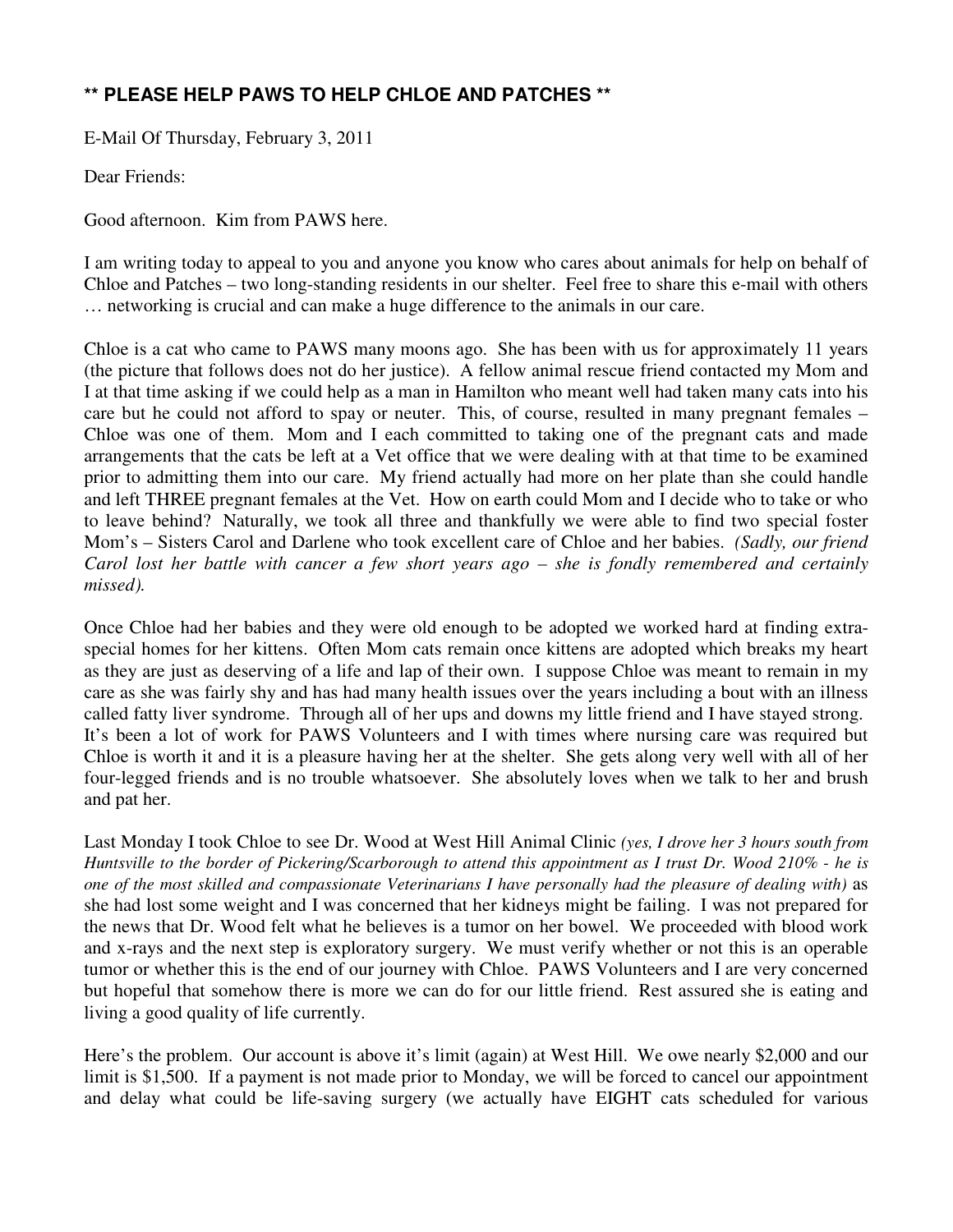procedures and we MUST somehow keep this appointment). **PLEASE HELP**. Whether this is operable or in-operable, we must act on a timely basis and do our best for Chloe.

Please consider a donation today. This can be done securely online at www.pawscanada.org (simply click on 'donate') or you may send your gift to PAWS at the address which appears at the end of this message. The other alternative is that you may call West Hill directly (416-282-8516) and make a payment on the PAWS account by credit card which will free up our account immediately. If that is what you choose to do, please e-mail us to let us know and ask that West Hill mail PAWS a copy of the receipt in order that we can input same in our system and ensure your tax receipt for 2011.

Below is a picture of Chloe which was taken in 2004 when she was still our 'Chunky Wunky'. She is a wonderful girl who appreciates your concern very much. We thank you, in advance for your kindness and generosity and we promise to keep you posted.

## **CHLOE**



## **PATCHES**

Another special little person I would like to tell you about today is Patches. I call him 'Patchy Bum Bum' – no idea where this came from but … he's my little pal. He came to PAWS around the same time Chloe did. All of his siblings were trapped by Animal Control and euthanized (they were only babies for goodness sake!). Patches got away and thankfully **I** trapped him and admitted him to the PAWS shelter after having him neutered, vaccinated, de-wormed and viral tested. Patches lives with our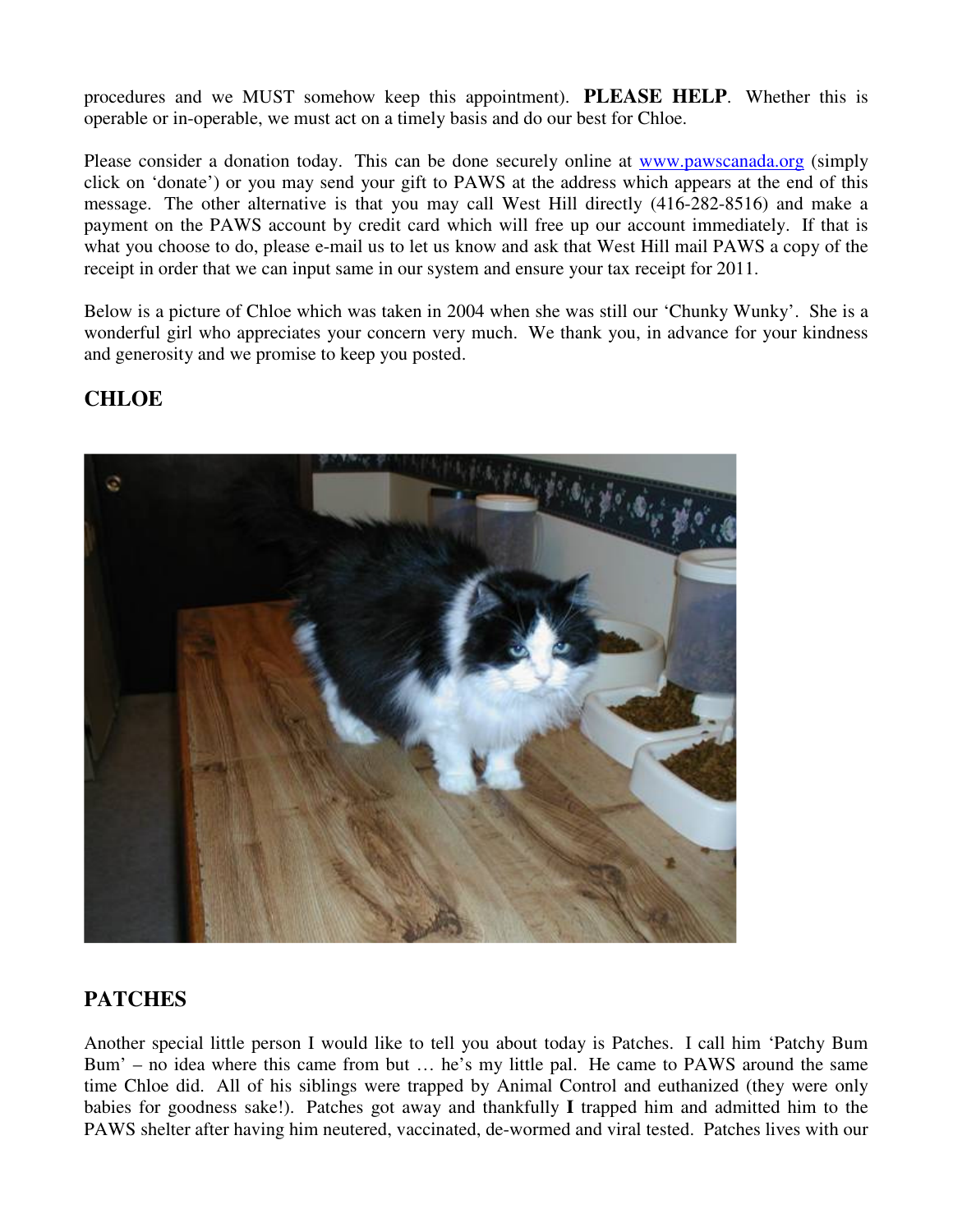diabetic cat, Rambo (and a few other of our resident kitties) … they all get along very well. He will hiss and carry on when a human being enters the room (who can blame him?!) but he trusts Marilyn (Goodman) and I enough that we can bundle him up and hug and kiss him (don't tell him I told you but he will also, at times, come running to us for love and affection – he is such a sweetheart). In my experience and personal opinion, so-called 'feral' cats are simply misunderstood. Quite a large number of our ferals (we prefer to call them 'fradies') have learned to trust us which is one of the most rewarding parts of what we do here at PAWS. Stay tuned for future stories about Jordan, Pammy, Dash and so many others who came to us terrified but who have learned to appreciate the kindness and love they receive daily here at PAWS. Most rescue organizations trap, neuter and release these cats. PAWS goes the extra mile and we commit to caring for these deserving felines for the rest of their days – it truly is our pleasure.

Back to Patches. This little guy requires dentistry (the dental work required by animals these days is as expensive as can be) and we must raise approximately \$650 before we can admit him for same. In the meantime, he is uncomfortable and not eating as he normally does. Please help us to ease his pain and get this work done asap. Again, donations can be processed in the same manner as for Chloe as we intend to take Patches to West Hill for this work. Finding a PAWS Angel (monthly donor) for Patches would also really make his day  $\odot$ . Feel free to refer to our web site under Donate – PAWS Angels Network for more info.



**Thank you for taking the time out of your busy day to read this e-mail. Your help with Chloe and Patches will mean more than you will ever know.**